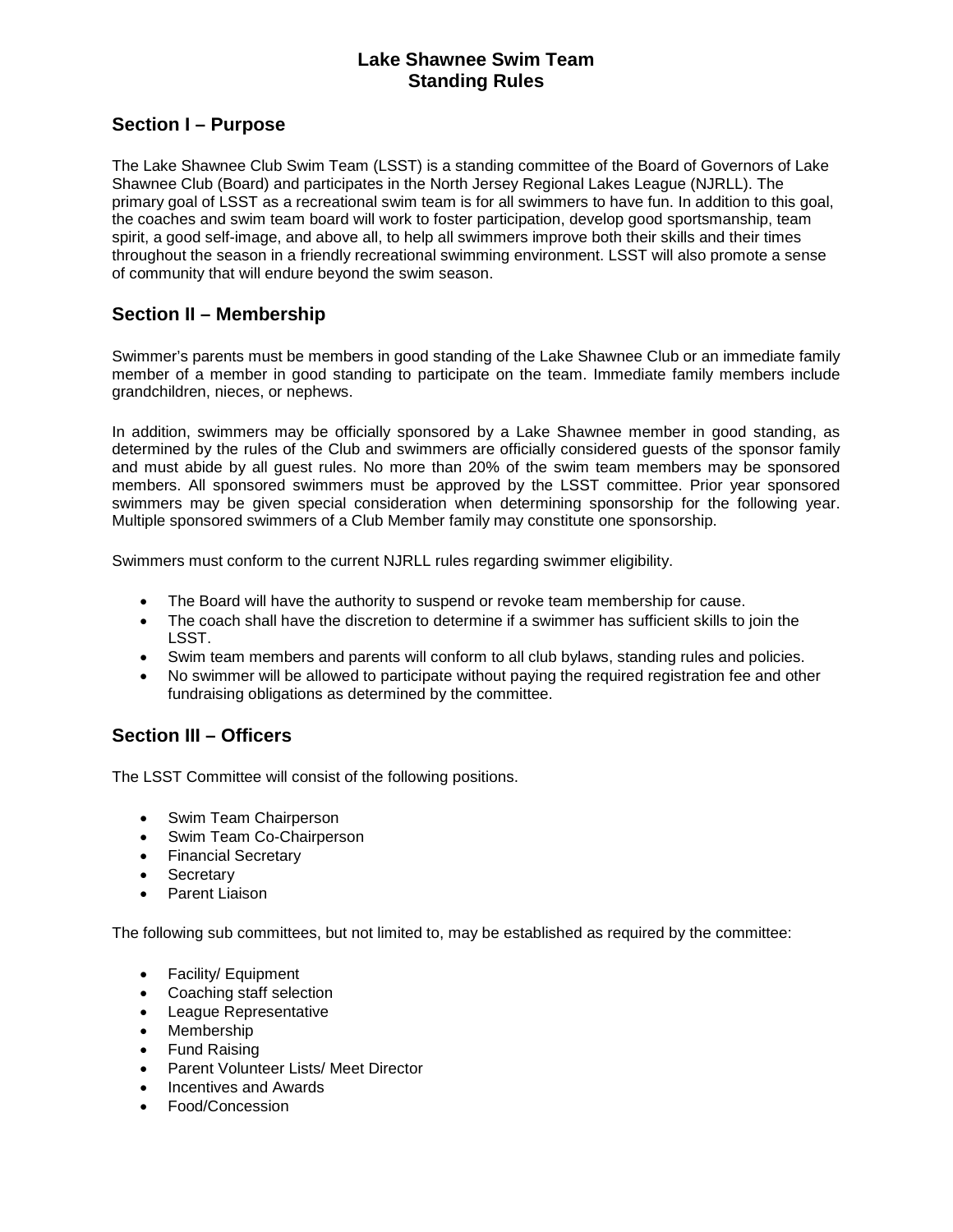Guidelines outlining committee & subcommittee member job duties are to be included in the Parent Handbook. These duties are to be maintained by the secretary and updated and amended from time to time with the approval of the committee.

The term for all positions is one year from September 1st to August 31<sup>st</sup> of the following year.

The Swim Team Chairperson will have the authority to name a replacement for any committee or subcommittee member who cannot fulfill or complete his or her term of office. In the event of a vacancy in the Chairperson's position, the appointment will be made by the Club President with consent of the Board

Each position, with the exception of League Representative, may be filled by a single member, a family, or two members sharing the position.

## **Section IV – Committee Meetings**

Monthly meeting will be held at least once a month from February through August. Other meetings should be called by the Swim Team Chairperson as deemed necessary.

A quorum consists of (3) three committee positions to conduct business.

Committees meeting are to be posted in advance. Parent participants can attend committee meetings and offer input.

Committee and subcommittee members are encouraged to provide a report of any activity at its meetings. The secretary will record minutes and provide such copies to the Club President, committee and subcommittee members. Parent participants can receive a copy upon request.

A parent handbook will be maintained by the committee and available to parent members

#### **Section V – Elections**

All committee positions are volunteer positions. Selection of committee and subcommittee members for the following season with the exception of chairperson is to be made through the parent participants of the swim team by a simple majority of parents present at the August meeting. Selection of the chairperson for the following season is to be made through the parent participants at the August meeting with the approval of the Club President and consent of the Board. If no person is selected from among the parent participants the Club President shall designate a chairperson with consent of the Board.

New committee members are to assume their duties at the September meeting.

#### **Section VI – Finances**

The swim team committee is a self-sustaining committee funded through the registration fees and fundraising activities of the committee to sustain its operation. The Board of Governors agrees to fund a portion of the swim coach's salary the amount to be determined by the Board.

The financial records of the LSST are combined with those of the Lake Shawnee Club, and are maintained on a fiscal year basis. All club policies in regards to accounting and finances are to be adhered to and in accordance with the Club Treasurer.

The Financial Secretary will prepare and submit all club event sheets and monies to be turned over in a timely manner for deposit to the club office manager after each event. The Financial Secretary shall submit all receipts for reimbursement to the club office manager and obtain any checks required for swim team events. In the absence of the financial secretary for any unforeseen reason, the financial secretary may designate another committee member to perform these duties on a temporary basis.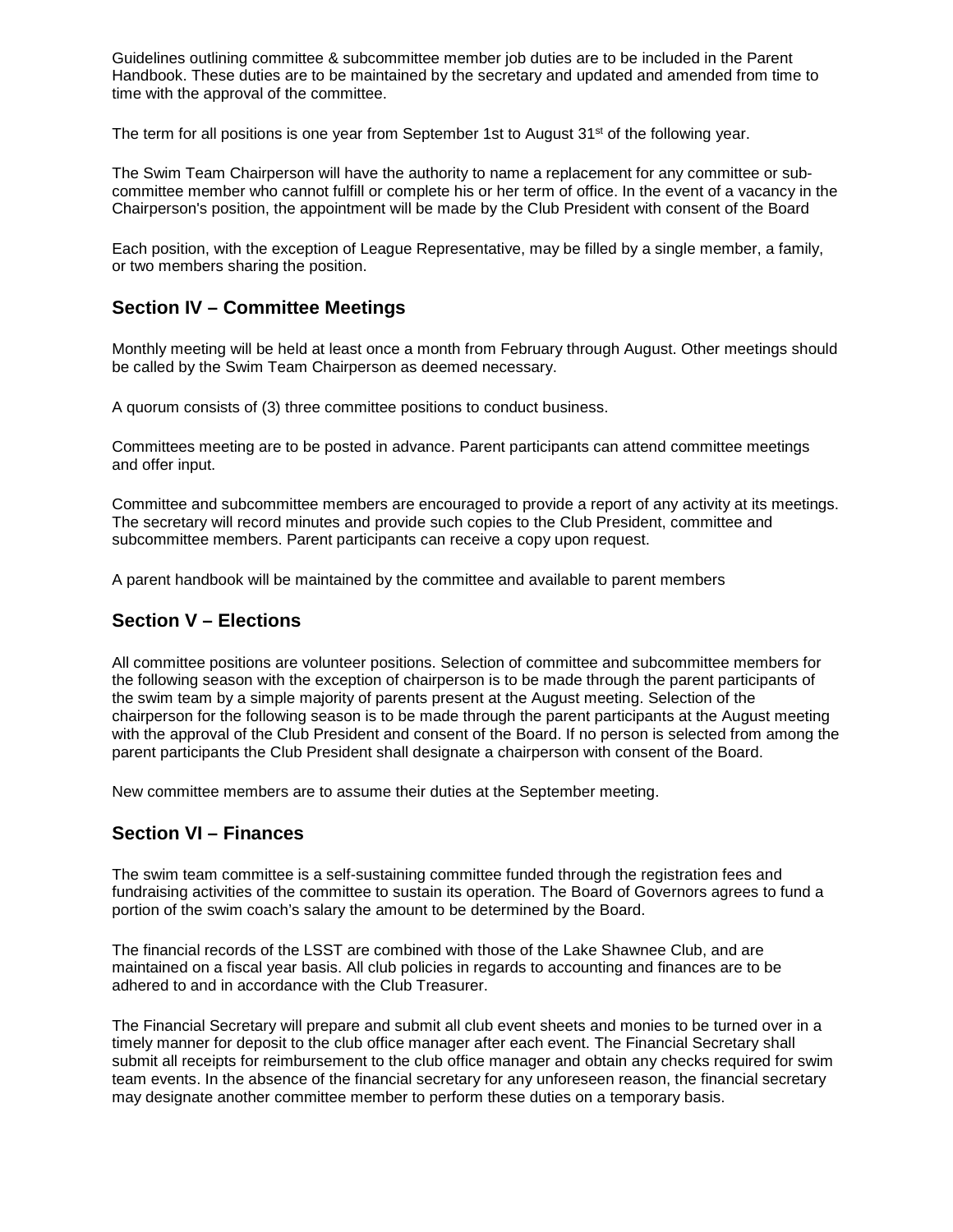The Financial Secretary should prepare and submit a team budget to the Board at its February meeting, or as scheduled by the Board for the Board's review and approval.

The Financial Secretary shall maintain a record of all registration fees paid and those outstanding including any other financial obligations as set by the committee for each swim participant.

The Board has the authority to suspend or revoke team memberships for financial non-performance.

A roster of team membership will be submitted to the Office Manager prior to the start of the swim season to ensure the participant is a club member in good standing.

Registration fees and other fundraising obligations are to be determined by the committee.

### **Section VII – Coaching Staff Selection Sub-Committee**

A Coaching Staff Selection Subcommittee should be assembled at the beginning of each year.

The Coaching Staff Selection Sub-Committee chairperson should be a member of the LSST committee. The other members of the committee are not required to be committee members. There shall be a minimum of two members' and a maximum of five.

The committee's duties include recruiting, interviewing, and making recommendations to the Board to hire/fire/retain candidates.

No existing swimmer will be hired as a coach or assistant coach. To avoid any conflict of interest, any coaching candidate will not be considered for employment if a parent is a current LSST Committee member. Should the LSST Committee Member decided to resign their position, employment may be considered.

All resumes for employment are to be sealed and forwarded via mail, email or hand delivered by the candidate directly to the Office Manager of the Club. No resumes are to be accepted by any LSST Committee Member or Staff Selection Sub-Committee Member prior to the formal opening process. All mailed resumes must be postmarked ON OR BEFORE the deadline date to be considered. Resumes may be emailed on or before any deadline date. Email resumes will be printed and sealed in an envelope by the Office Manager. The Office Manager will hold all resumes until such time that the Staff Selection Sub-Committee Chair requests them for review and consideration.

After the established deadline, the Sub-Committee Chairperson will obtain the sealed resumes received by the Office Manager and present to the Sub-Committee at its meeting for opening and review. No resume is to be opened until such time that the Selection Sub-Committee is ready to review and start the selection process.

Once potential candidates are selected the Sub-Committee Chairperson will present the coaching candidate(s) resumes to the entire LSST Committee meeting for review and approval. All final coaching candidates resumes considered for employment will be forwarded to the Club President for final review and approval.

Upon final approval, a coaching employment contract for the season will be prepared by the Swim Team Chairperson and forwarded to the Club President for approval with consent of the Board.

The monitoring of the coaching staff's performance will be the responsibility of the LSST Committee's designee. Any coaching issues are to be brought to and addressed by the LSST committee. Any decision for disciplinary action or termination of any coaching staff will be investigated by the LSST committee and its findings and recommendation forwarded to the Club President for final approval with consent of the Board